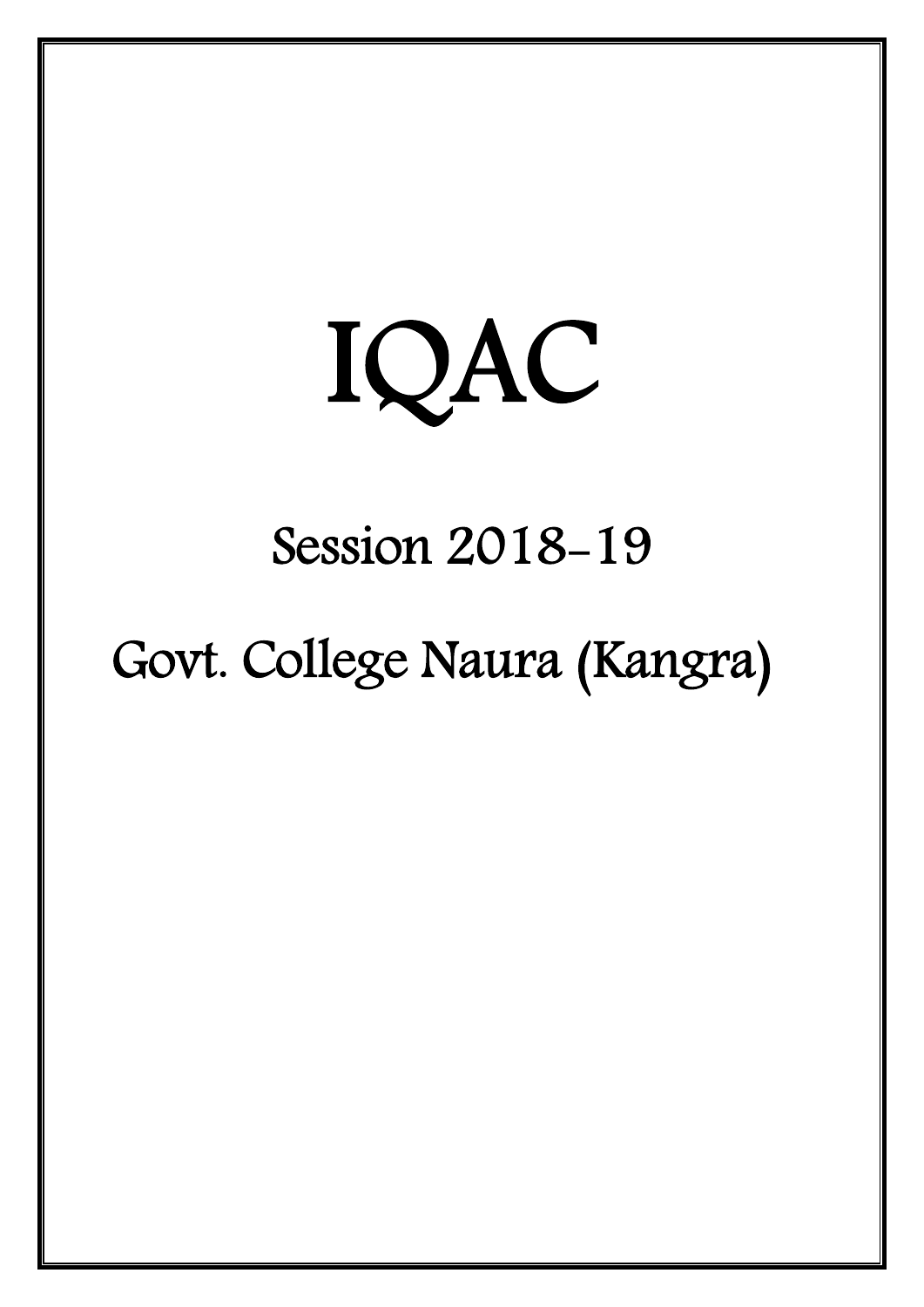## IQAC Committee has been constituted as per UGC guidelines for the session 2018-19.

| Sr.<br><b>No</b> | <b>Name</b>                                               | <b>Official</b>    |
|------------------|-----------------------------------------------------------|--------------------|
| 1.               | Dr. Sanjivan Katoch                                       | Principal          |
| 2 <sub>1</sub>   | Prof. Rajnish Dewan                                       | Co-ordinator       |
| 3.               | Prof. Kamal Kumar                                         | Member             |
| 4.               | Prof Alka Vats                                            | Member             |
| 5.               | Prof. Manak Suriavansi                                    | Member             |
| 6.               | Prof. Monica                                              | Member             |
| 7.               | Dr. Ajay Lakhanpal (Retd.<br>Principal)                   | External<br>Member |
| 8.               | Prof. N.D. Dharwal (Retd.<br><b>Assistant Professor</b> ) | External<br>Member |
| 9.               | Anil<br>Mr<br>Rana<br>(Superintendent)                    | Non teaching       |
| 10.              | Miss Santosh                                              | Student            |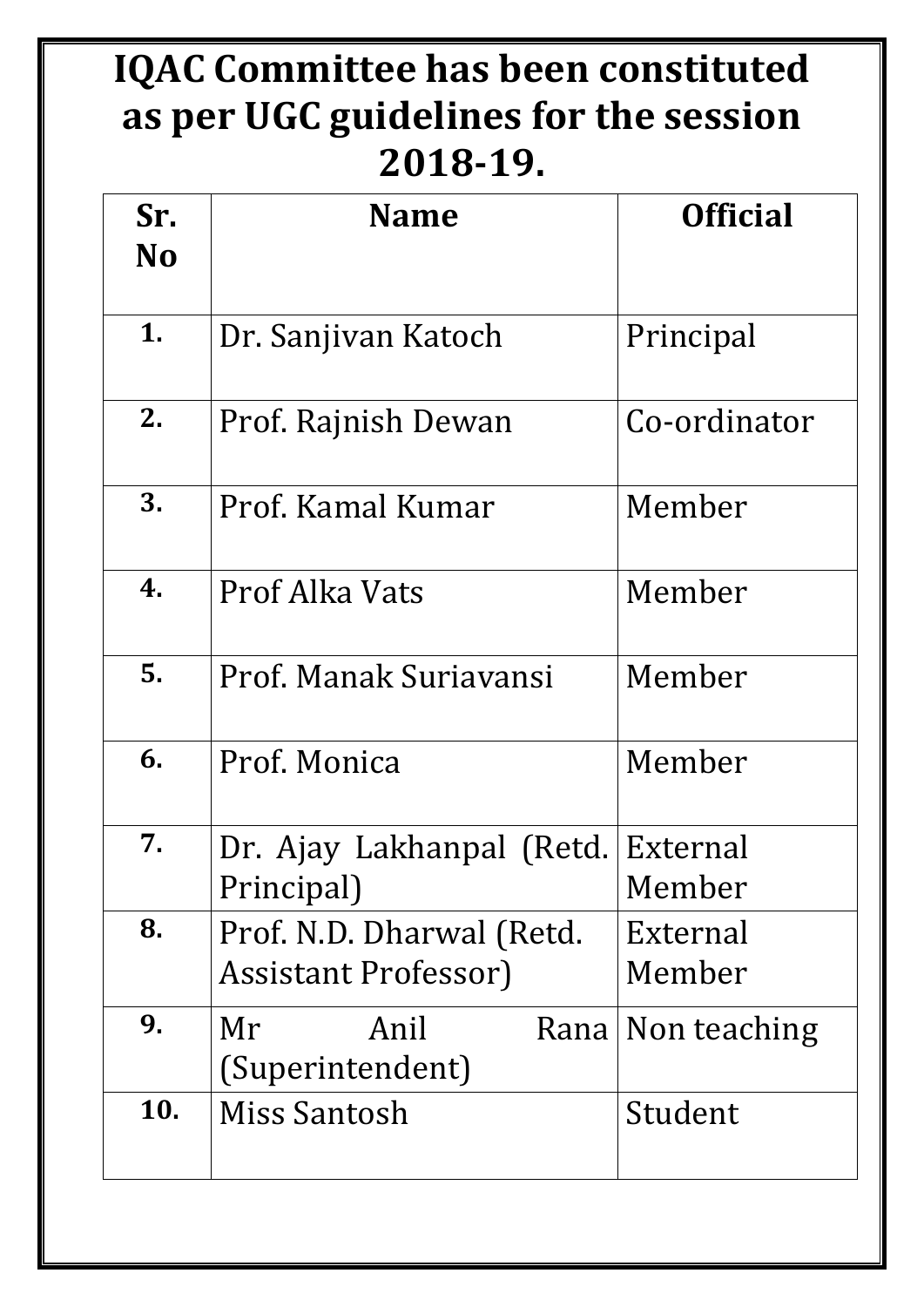#### IQAC Meeting-I

A meeting of IQAC Committee was held on 02/07/2018 at 2:30 pm in office of the Principal. Principal Dr. Sanjivan Katoch presided over the meeting. The agenda of the meeting was to prepare a plan for the session 2018-19. Decisions taken in the meeting are as follow.

- 1. IQAC Committee will guide the Women's Grievance Redressal Cell committee, Career Guidance, Counselling and Placement Cell and various other committees to organise activities for students for which resource persons will be invited and there after the concerned committee would submit the report to IQAC co-ordinator.
- 2. Copy of prospectus 2018-19 is to be submitted by the prospectus in-charge, Dr. Pradeep Kaundal for record.
- 3. Any achievement of faculty members (like academics paper publications, research and Seminars will be submitted to IQAC. IQAC will maintain the record.
- 4. IQAC will organise meetings with staff, students and alumini.
- 5. IQAC will ensure involvement of all staff members for the preparation of SSR (NAAC) with in specified time period.
- 6. Meeting once in three months will be convened to discuss the 7 aspects of IQAC which are as follows:
	- I. Curricular aspect.
	- II. Teaching learning and evaluation.
	- III. Research in November action and extension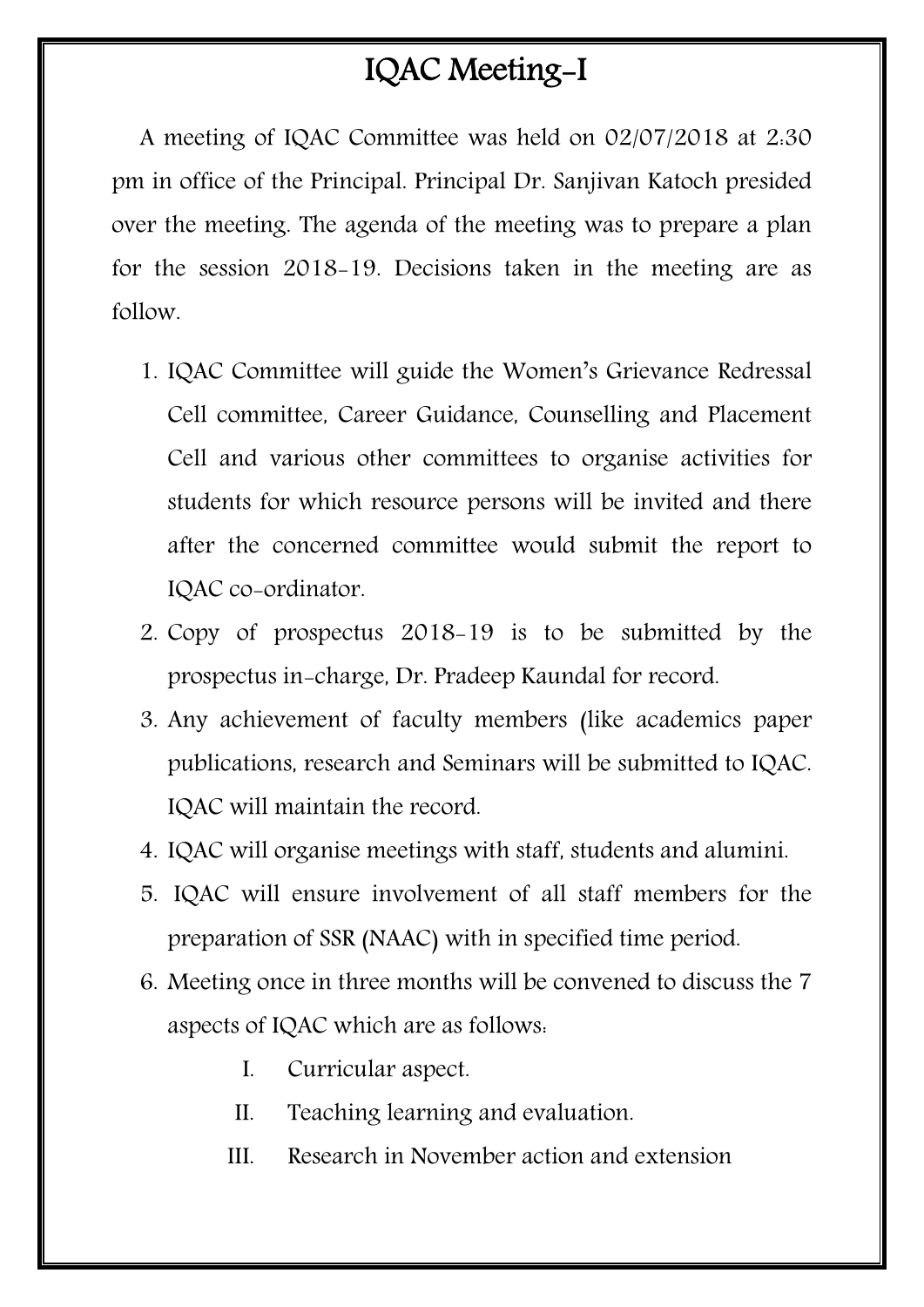- IV. Infrastructure and learning resources
- V. Student support and progression
- VI. Governance, Leadership and Management
- VII. Institutional values and Best Practices.

7. IQAC will maintain the record of Prospectus, Annual Activities, Magazines and Annual Report.

The meeting ended with a vote of thanks to chair and members. The meeting was attended by the following members.

- 1. Prof. Rajnish Dewan
- 2. Prof. Kamal Kumar
- 3. Prof. Alka vats
- 4. Prof. Manak Suriavansi
- 5. Prof. Monica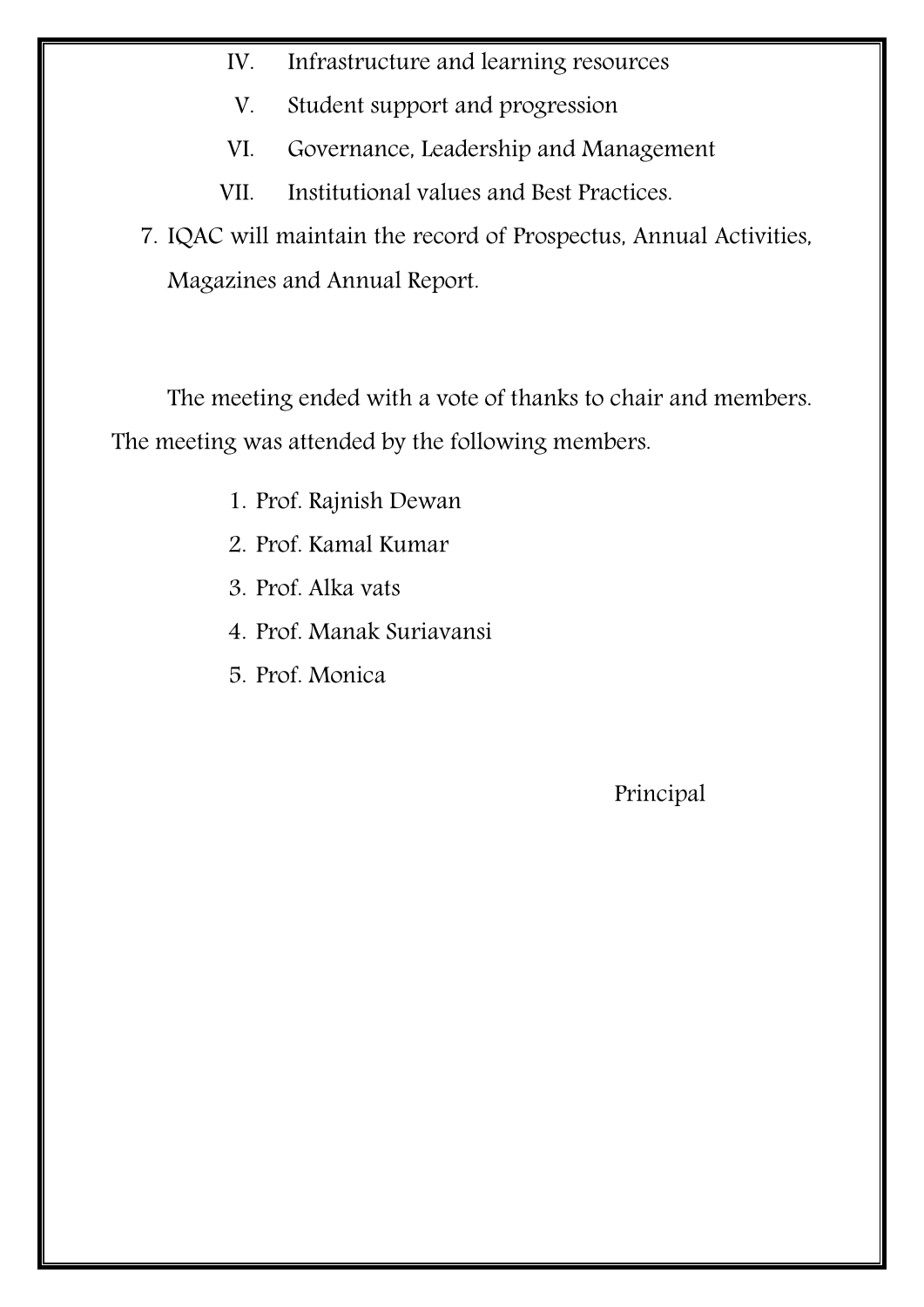## IQAC Meeting-II

A meeting of IQAC Committee was held on 01/09/2018 at 2: pm in office of the Principal. Principal, Dr. Sanjivan Katoch chaired the meeting. The meeting was convened to discuss various activities in the month of September and October, 2018. Following decisions were taken in the meeting are as follows:

- 1. IQAC will ensure the filling of registration forms of  $1<sup>st</sup>$  year students with the help of respective faculty members of various subjects by the  $1<sup>st</sup>$  week of September, 2018.
- 2. Tender process to be followed by canteen committee for the session 2018-19 and thereafter the dates decided for the same would be:
	- Inviting of tenders 26/09/2018 till 3 pm
	- Opening of tenders 27/09/2018 at 2 pm
- 3. Teachers' Day celebration is to be carried out on  $5<sup>th</sup>$  September, 2018 in the college campus.
- 4. Teams for following events are to be sent along with their teacher in-charges, in Inter-college championships (as per University calendar)
	- 1. Cross country
	- 2. Boxing
	- 3. Kabaddi
	- 4. Athletics
	- 5. Cricket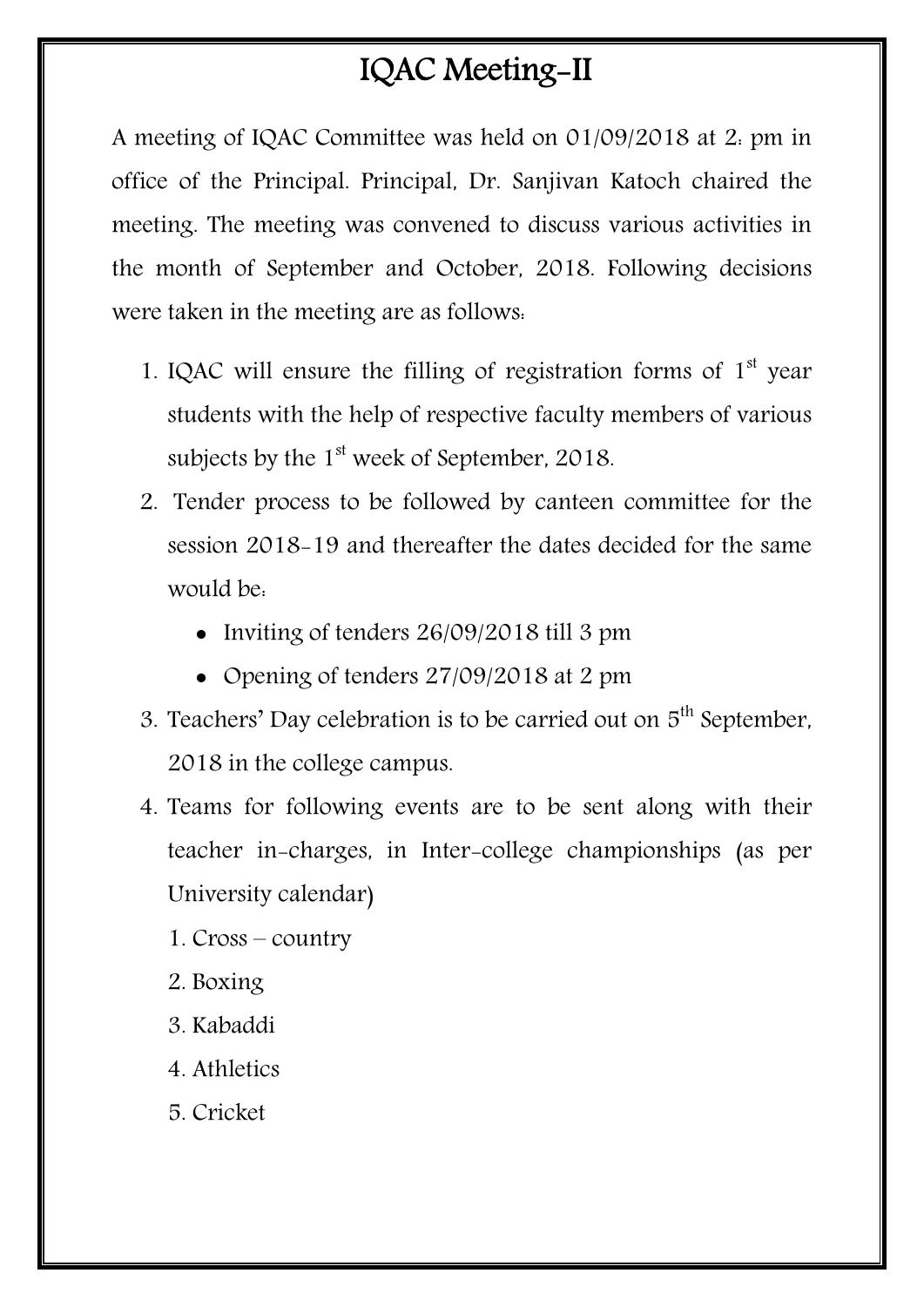- 5.  $14<sup>th</sup>$  September 2018 to be celebrated as Hindi Divas, by organising competitions of students in Debate, Declamation and Poetic Recitation.
- 6. As per university notification CSCA Committee will constitute CSCA for the session 2018-19 by nominating various students on the basis of their academic records. Students will also be nominated on the basis of their contribution to various clubs and societies. The constitution of CSCA should be completed between 10 September 2018 to 18 September 2018.
- 7. Mid-term test of III<sup>rd</sup> and  $V<sup>th</sup>$  Semester to be held between  $18<sup>th</sup>$ September to  $22<sup>nd</sup>$  September 2018. The faculty members will submit the date sheet and award list to examination committee.
- 8. The H.P. University has announced  $30<sup>th</sup>$  September 2018 the last date of submission of examination forms by the students. The members of faculty will guide the students regarding filling up their examination forms.
- 9. Teachers are supposed to submit their ACR for the session 2017-18 positively by  $8^{th}$  Octoberober, 2018.
- 10. To mark Poshan-Saptah, Red-Ribbon Club will organise a rally on Health and Nutrition on  $27<sup>th</sup>$  September 2018.
- 11. Rovers and Rangers in collaboration with History Deptt. will organise/celebrate the Birth anniversary of Sardar Bhagat Singh on  $27<sup>th</sup>$  September, 2018
- 12. Nominated members of CSCA will take oath on  $28<sup>th</sup>$ September, 2018.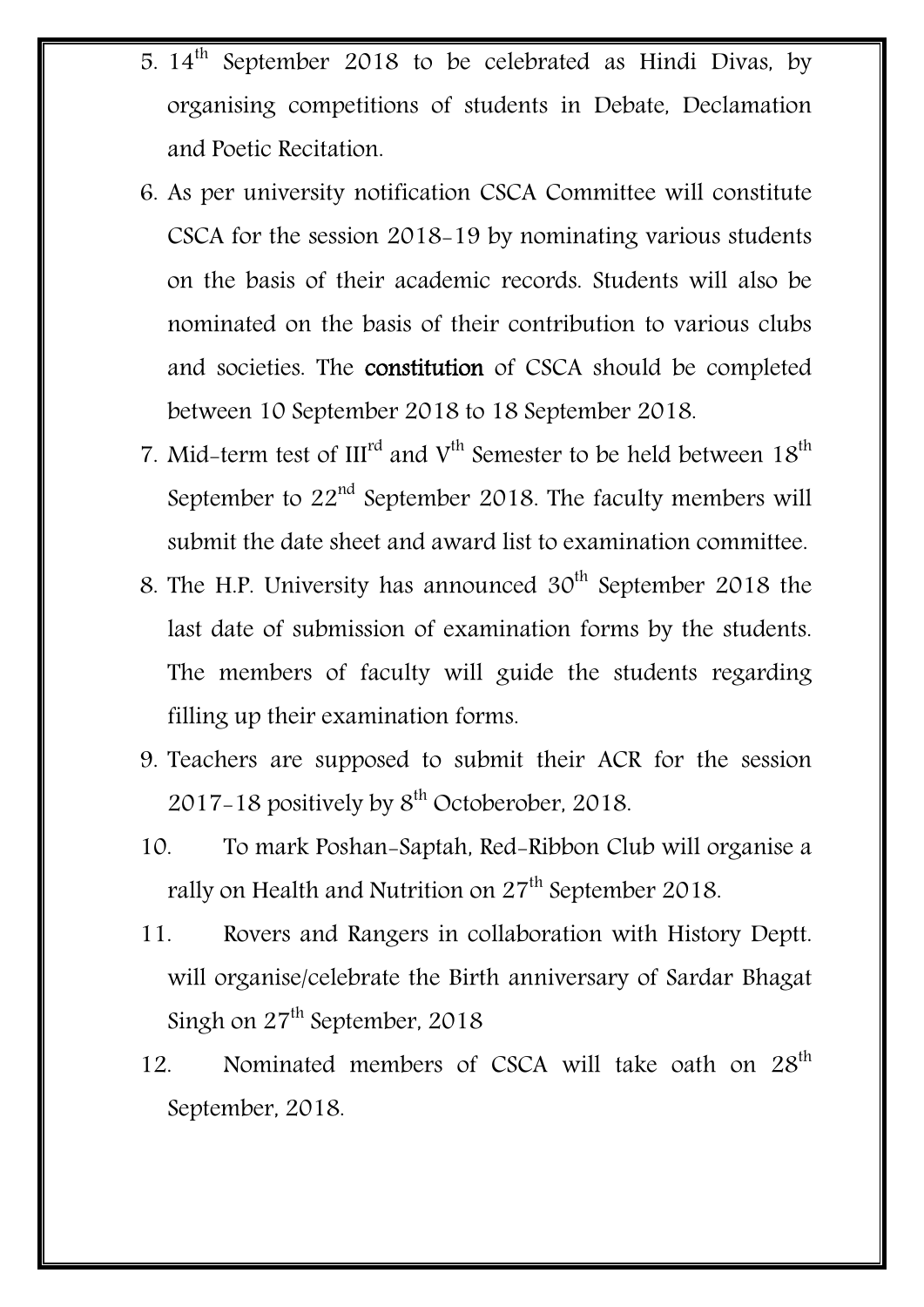- 13.  $24^{\text{th}}$  September, 2018 will be celebrated as NSS Fundation Day by the NSS Volunteers in the college.
- 14. On 2<sup>nd</sup> October, 2018 Gandhi Jayanti to be celebrated as 'Swachta Divas'.

The meeting ended with a vote of thanks to the chair and the members. The meeting was attended by the following members:

- 1. Prof. Rajnish Dewan
- 2. Prof. Kamal Kumar
- 3. Prof. Alka vats
- 4. Prof. Manak Suriavansi
- 5. Prof. Monica
- 6. Prof. N.D. Dharwal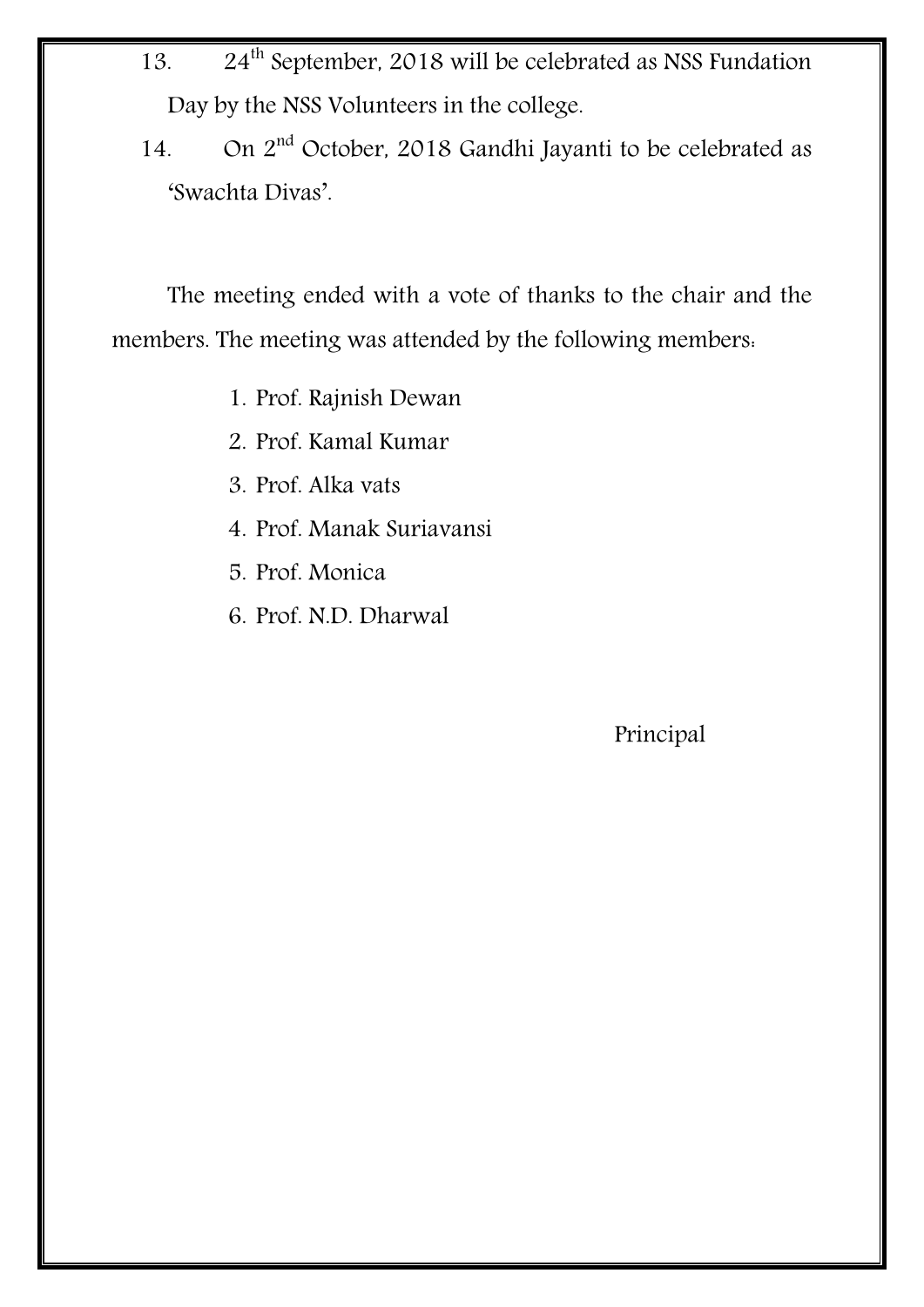#### IQAC Meeting-III

A meeting of IQAC Committee was held on 05<sup>th</sup> October, 2018 at 2:30 PM in the Principal's office. Principal Dr. Sanjivan Katoch chaired the meeting. The meeting was convened to discuss various activities in the month of October, November, and December 2018. Following decisions were taken in the meeting:

- 1. As a voter's awareness campaign, Declamation and Slogan writing competitions will be organised in the college in the  $3<sup>rd</sup>$ week of October, 2018.
- 2. National Unity Day will be celebrated on  $31<sup>st</sup>$  October, 2018 by Red Ribbon Club, Eco Club and Rovers and Rangers to commemorate Sardar Patel by organising Declamation and Poetic recitation.
- 3. As the End-term Examinations will be held from  $2^{nd}$  and  $3^{rd}$ week of November, 2018 and teachers are therefore advised to complete their syllabi well in time.
- 4. 26<sup>th</sup> November, 2018 will be observed as Constitution Day in the College. Prof. Pawan Rana, faculty of Pol. Science will plan the event accordingly.
- 5. Every year First week of December is celebrated as World Aids Week. In view of that in-charge of Red Ribbon Club Prof. Rajeev Bhoria and his team was given the responsibility of various events to be conducted under this drive.
- 6. OSA will be constituted in the near future and registration of OSA will be initiated.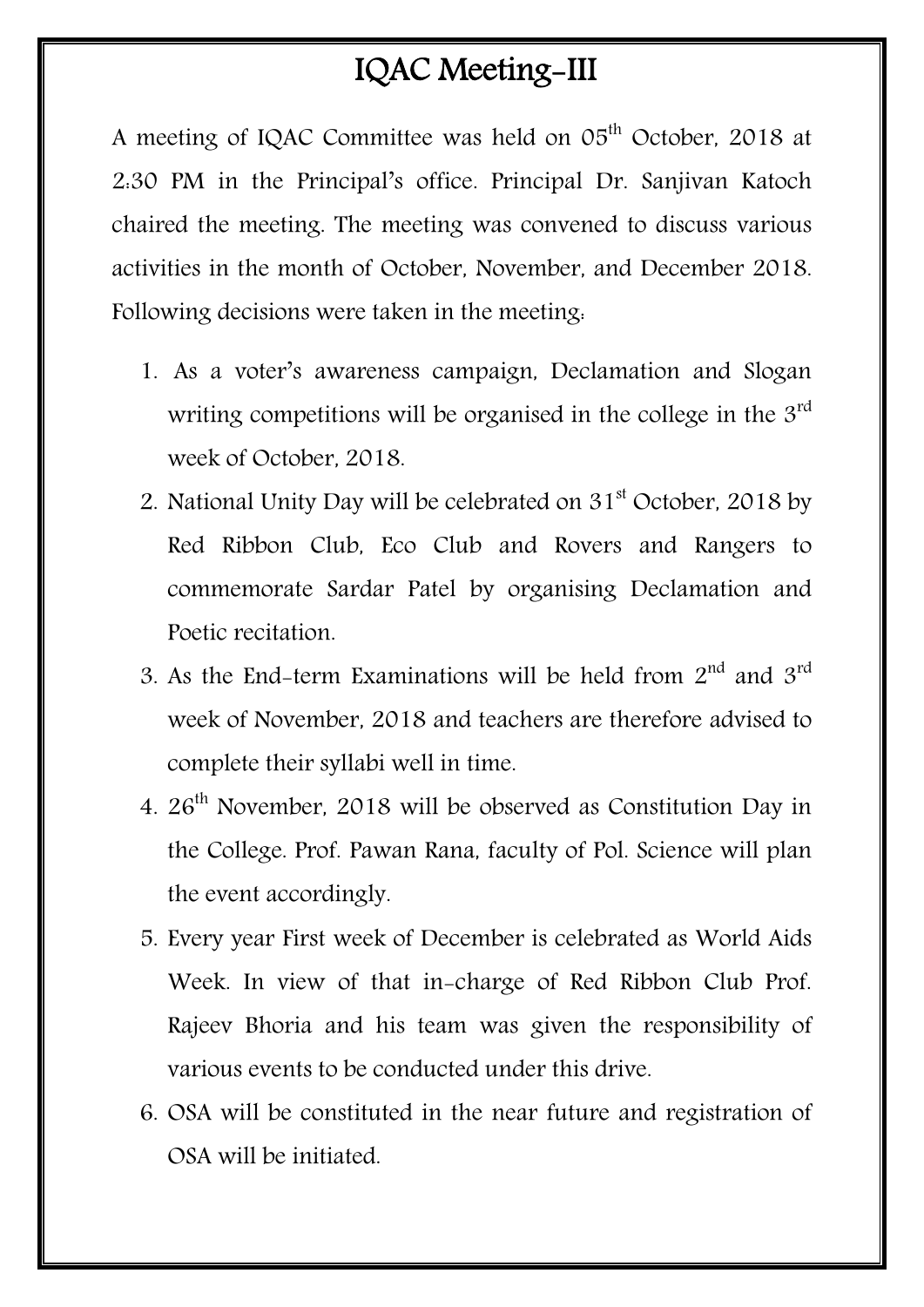- 7. Annual Athletic Meet to be held in  $2<sup>nd</sup>$  week of December, 2018.
- 8. CSCA function will be held in the third week of December, 2018.

The meeting ended with a vote of thanks to the chair and members. The meeting was attended by the following members:

- 1. Prof. Rajnish Dewan
- 2. Prof. Kamal Kumar
- 3. Prof. Alka vats
- 4. Prof. Manak Suriavansi
- 5. Prof. Monica
- 6. Prof. N.D. Dharwal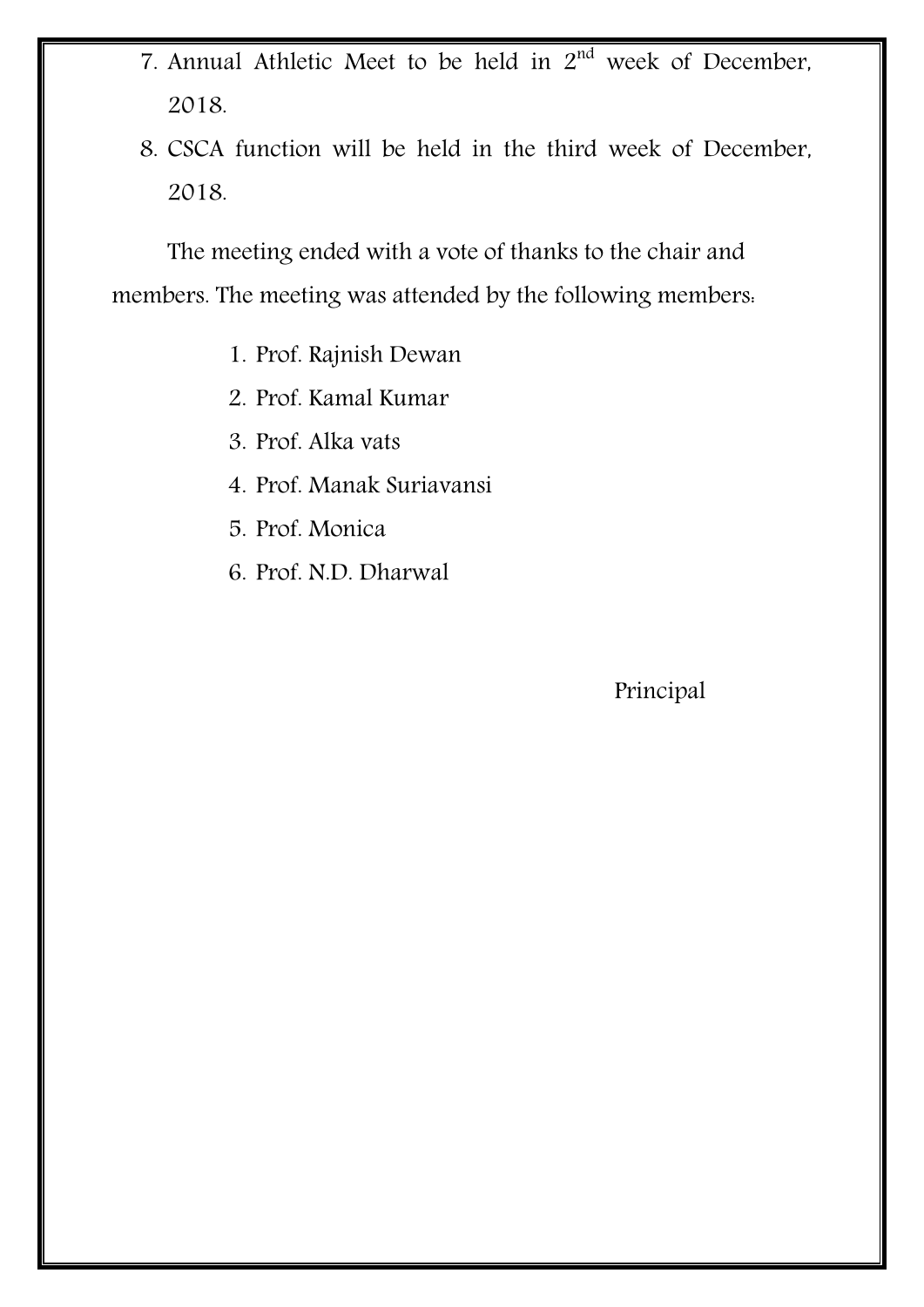### IQAC Meeting-IV

A meeting of IQAC Committee was held on 12th December 2018 at 12 PM to discuss about the funds received for NAAC accreditation from Director of Higher Education, Govt. of H.P. Shimla. Following decisions were taken in the meeting which was chaired by the Principal, Dr. Sanjivan Katoch.

- 1. IIQA will be submitted within a week and process of SSR will be expedited.
- 2. Mid-term examinations of 1st year (Annual system) IVth and VIth semester will be held immediately after winter break i.e. 5th February to 11th February 2019.

The meeting ended with a vote of thanks to the chair and members. The meeting was attended by the following members:

- 1. Prof. Rajnish Dewan
- 2. Prof. Kamal Kumar
- 3. Prof. Alka vats
- 4. Prof. Manak Suriavansi
- 5. Prof. Monica
- 6. Prof. N.D. Dharwal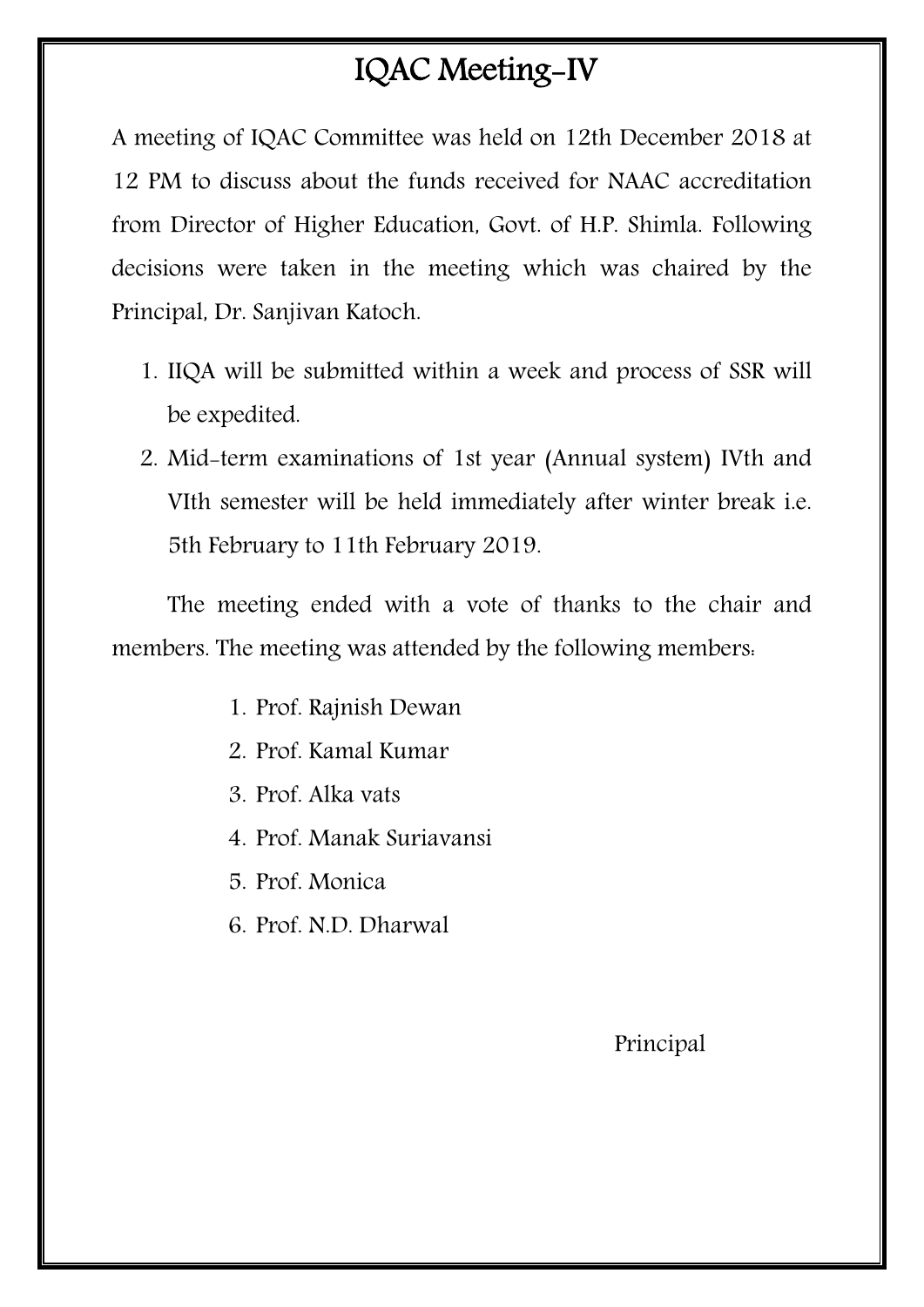## IQAC Meeting-V

A meeting of IQAC Committee was held on 15th Feb, 2019 at 2:30 PM in the Principal's office. Principal, Dr. Sanjivan Katoch chaired the meeting. The meeting was convened to discuss various activities in the months of February and March 2019. Following decisions were taken in the meeting:

- 1. Quiz competitions will be organised by different faculties in the 3rd week of March.
- 2. The International Women's Day will be celebrated on  $8<sup>th</sup>$ March 2019.
- 3. It was unanimously decided to hold the Annual Prize Distribution function on 9th March 2019.
- 4. 23rd March 2019 will be observed as 'Shahidi Divas'.
- 5. On approval of IIQA on 31st Dec 2018. SSR was submitted on 11<sup>th</sup> February 2019.

The meeting ended with a vote of thanks to the chair and members. The meeting was attended by the following members:

- 1. Prof. Rajnish Dewan
- 2. Prof. Kamal Kumar
- 3. Prof. Alka vats
- 4. Prof. Manak Suriavansi
- 5. Prof. Monica
- 6. Prof. N.D. Dharwal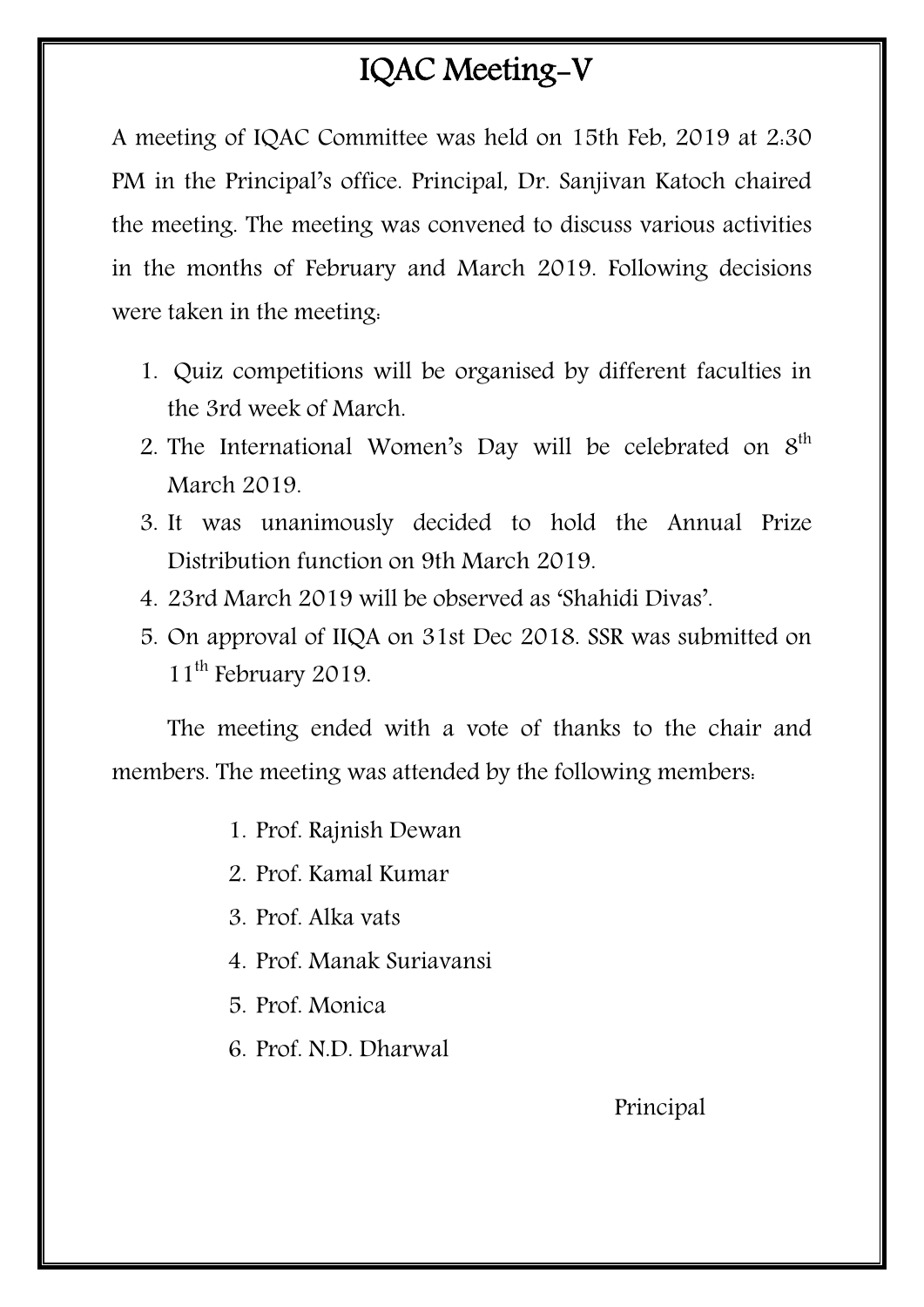## IQAC Meeting-VI

A meeting of IQAC Committee was held on 26th March 2019 at 2:30 PM in the Principal's Office. The meeting was convened by Principal, Dr. Sanjivan Katoch. Following decisions were taken in the meeting:

- 1. End-term examinations are starting w.e.f. 11th April, 2019. So examination committee will ensure the smooth conduct of examination.
- 2. As per telephonic communication NAAC Peer team to visit the college on 22nd – 23 April 2019. It was decided that all the machinery will be geared up for the visit of NAAC Peer Team.

The meeting ended with a vote of thanks to the chair and members. The meeting was attended by the following members:

- 1. Prof. Rajnish Dewan
- 2. Prof. Kamal Kumar
- 3. Prof. Alka vats
- 4. Prof. Manak Suriavansi
- 5. Prof. Monica
- 6. Prof. N.D. Dharwal